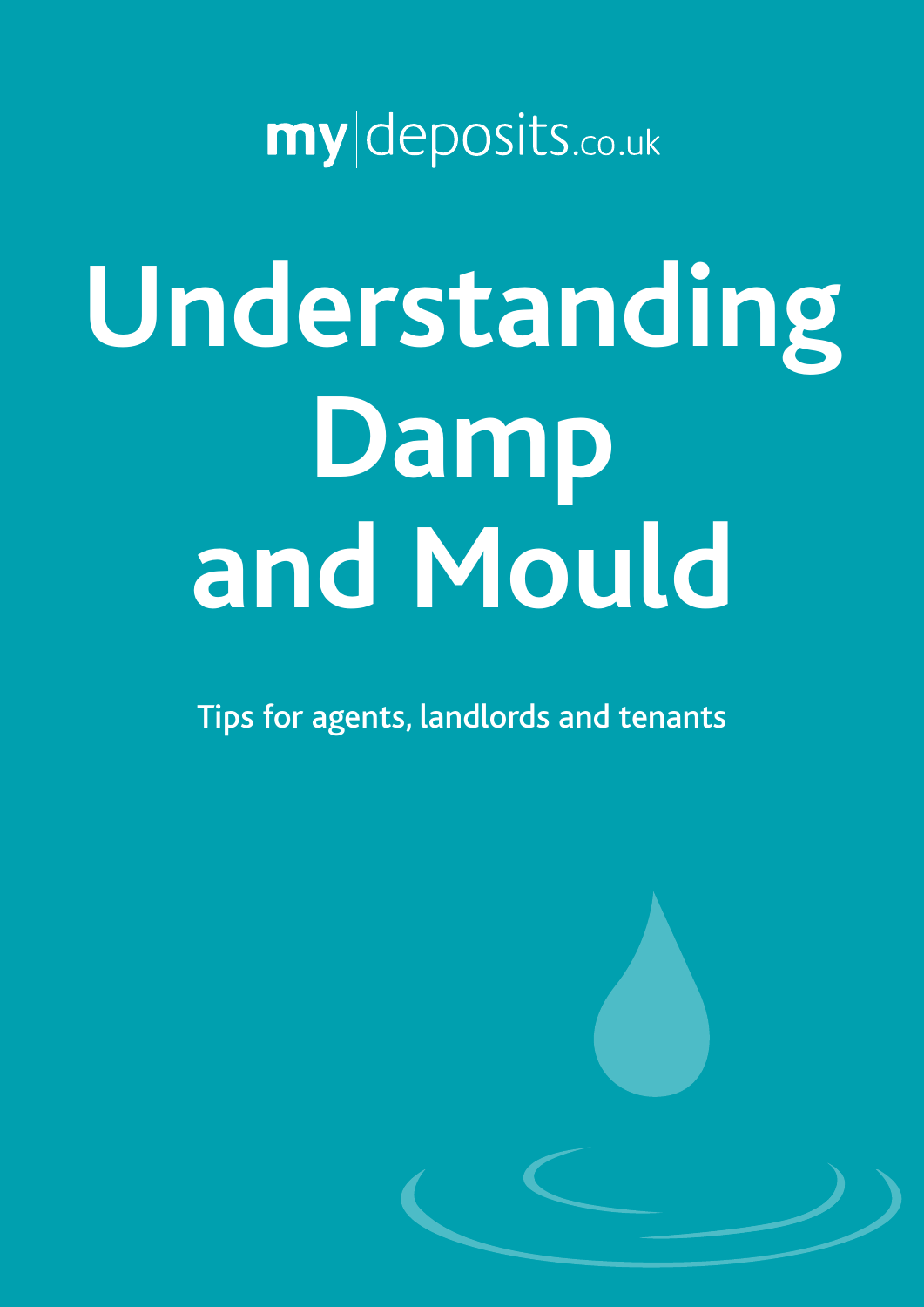# **Understanding damp and mould**



my deposits.co.uk

**Tenancy deposit protection** 

*Ben Burlikowski, Director*

Damp and mould is a common problem area for landlords and their tenants, regardless of the age of the rental property. It's important that both parties understand the causes and best ways to prevent the problems from worsening. RICS accredited Surveyors Walker Management have written this useful guide to help both landlords and their tenants deal with the causes of the damp and mould.

## Condensation

Condensation occurs in a dwelling when warm moist air produced by ordinary activities such as showering or cooking meets a cold surface such as an external wall or window.

The moisture laden air will remain internally if ventilation does not occur and will gravitate towards the nearest cold surface where it condenses.

Moisture is also naturally occurring in the air and when air temperatures drop it will release this water in droplet form. This is known as the dew point.



Condensation generally occurs during cold spells of weather. It will appear on cold surfaces and also in microclimatic areas where there is little movement; for example behind a cupboard. This will often lead to the formation of mould growth and mainly occurs in corners of rooms, in cupboards or on north facing walls, as these are generally the coldest.

## Could damp be caused by something else?

Yes. Condensation may not be the only factor when mould growth occurs.

**Rising damp** can occur if the damp proof course or membrane within the walls or floors of your dwelling has been breached. Prevalent in ground floor flats as well as houses due to damp proof course failure, something that generally occurs over a long period of time.

**Penetrating damp**. Rain may also seep through cracks in brickwork or through missing tiles on external roof surfaces.

**Blocked guttering** may also mean water spills over and saturates external walls.

**External plumbing** which is cracked may allow seepage into internal parts.

It can be difficult to be certain of the exact cause of any dampness and so unless you are sure it may be wise to contact an RICS qualified surveyor or an experienced contractor who has experience working in this particular area.

Condensation will not be limited to certain areas and may cause growth in different areas of a room and you may also notice furniture and clothing becomes affected.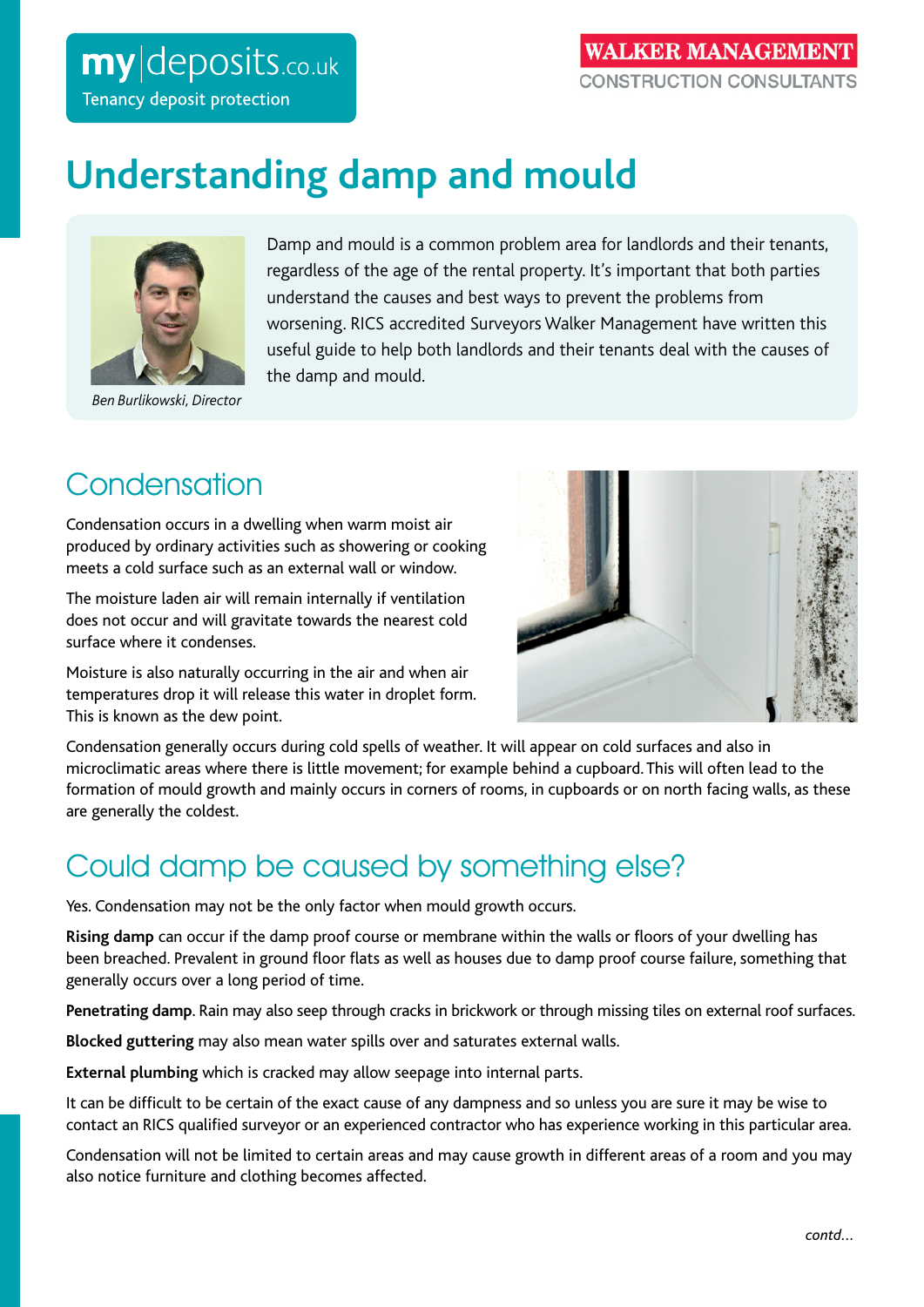## Examples of condensation

### **Lack of insulation at construction**

Properties constructed during certain eras did not have the more stringent construction and insulation levels now required in new development. As a consequence they are potentially more susceptible to the development of condensation than modern buildings.

Areas where this can occur are areas of a property that were difficult to insulate at construction such as above or below balconies or under crofts.

Insulation causes a warming effect which helps to counteract the conditions under which condensation can develop.

## **Cold spots/bridging**

Certain construction elements such as concrete beams by their very nature are cold and that insulating them to bring them up to modern standards can prove to be difficult.

As a consequence many properties have cold spots or suffer from thermal bridging. Equally, when properties are refurbished insulation can be removed which increases the possibility of cold bridging and the like becoming a problem.



#### **Lack of ventilation**

The development of condensation can be controlled in part by increasing ventilation throughout the dwelling. In tenanted properties there is a preconception that ventilation means higher heating bills and as such there are growing examples of condensation which is exacerbated by the blocking up of trickle vents (vents within window frames) or traditional air vents which are found individually within rooms.

## Remedies and Precautions

#### **How to avoid condensation**

With the correct balance of heating and ventilation, condensation should be avoided. The heating helps keep the property warm and the ventilation will enable excess moisture laden air to escape.

TIP: **Improving ventilation (opening windows, trickle vents).**

 Using the thermostat. Set it on for long periods on a low setting or have it switched to operate automatically on shorter periods for at least seven hours a day. Do not adjust the thermostat manually when set but trust the system to regulate itself for you. Make sure there are no cold zones in the home by turning all radiators on.

TIP: **Improving heating (constant temperature space heating).**

 Landlords and agents should tell tenants how to best manage any problems and provide the information below:

#### **How to combat moisture production**

- $\checkmark$  Cover saucepans.
- $\vee$  Dry clothing outside rather than on radiators.
- $\vee$  Wipe away condensation as quickly as it's spotted.
- $\checkmark$  Keep window trickle vents open constantly and open windows as much as possible (especially after cooking or showering) to allow a through flow of air whilst maintaining a heat balance.<br>
contd...